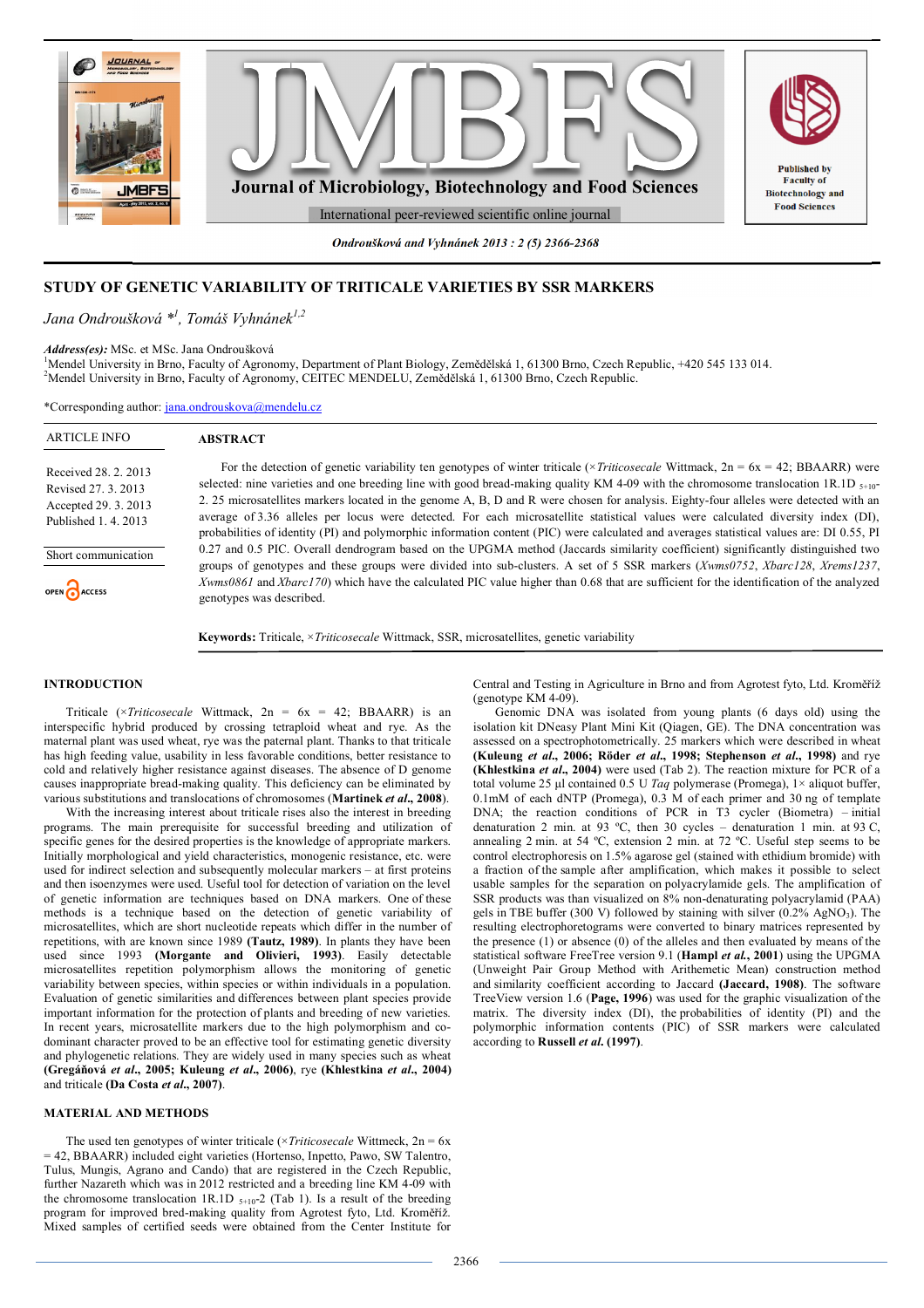## **Table 1** Analyzed genotypes of winter triticale

| <b>Genotypes</b> | <b>Property</b>                         |  |  |  |  |
|------------------|-----------------------------------------|--|--|--|--|
| Agrano           | Pflanzenzucht Saka GbR, GER             |  |  |  |  |
| Cando            | SW Seed Hadmersleben GmbH, GER          |  |  |  |  |
| Hortenso         | Hodowla Roslin Szelejewo Sp. z o.o. PL  |  |  |  |  |
| Inpetto          | SW Seed BV, GER                         |  |  |  |  |
| KM 4-09          | Agrotest fyto, s. r.o. CZ               |  |  |  |  |
| Mungis           | Lochow-Petkus GmbH, GER                 |  |  |  |  |
| Nazaret          | Selgen a.s., CZ                         |  |  |  |  |
| Pawo             | Hodowla Roslin Strzelce, Sp. z o.o., PL |  |  |  |  |
| SW Talentro      | SW Seed BV, GER                         |  |  |  |  |
| — 1              | $\frac{1}{2}$                           |  |  |  |  |

Tulus NORDSAAT Saatzucht GmbH, GEER **Legend:** CZ – Czech Republic, GER – Germany, PL – Poland

### **Table 2** Characterization of the SSR markers and their statistical analysis

| SSR<br>marker       | Chromosomal<br>location | Number<br>of alleles | DI               | PI           | PIC              |
|---------------------|-------------------------|----------------------|------------------|--------------|------------------|
| XBarc003            | 6A                      | $\overline{c}$       | 0.42             | 0.42         | 0.33             |
| Xbarc004            | 5BS                     | 4                    | 0.66             | 0.17         | 0.6              |
| Xbarc012            | 3AS                     | 4                    | 0.64             | 0.16         | 0.59             |
| Xbarc018            | 2BS                     | 3                    | 0.67             | 0.14         | 0.62             |
| Xbarc024            | 3BL                     | 3                    | 0.62             | 0.18         | 0.57             |
| Xbarc077            | 3BL                     | 3                    | 0.54             | 0.28         | 0.47             |
| Xbarc109            | 5B                      | 4                    | 0.64             | 0.17         | 0.59             |
| Xbarc128            | 2BS                     | 4                    | 0.74             | 0.06         | 0.72             |
| Xbarc137            | 1BL                     | 4                    | 0.58             | 0.19         | 0.55             |
| Xbarc 165           | 5AL                     | 3                    | 0.58             | 0.25         | 0.5              |
| Xbarc170            | 4AL                     | 4                    | 0.72             | 0.09         | 0.69             |
| Xbarc195            | 6AS                     | 4                    | 0.55             | 0.22         | 0.52             |
| Xbarc321            | 3AS                     | 3                    | 0.59             | 0.24         | 0.52             |
| Xgwm445             | 2A                      | $\overline{c}$       | 0.42             | 0.42         | 0.33             |
| <i>Xpsp2999</i>     | 1A                      | 4                    | 0.66             | 0.16         | 0.61             |
| Xpsp3000            | 1B                      | 4                    | 0.61             | 0.19         | 0.57             |
| Xrems1135           | 7R                      | 1                    | $\boldsymbol{0}$ | $\mathbf{1}$ | $\boldsymbol{0}$ |
| Xrems1186           | 7R                      | $\overline{c}$       | 0.48             | 0.39         | 0.36             |
| Xrems1187           | 5R                      | 2                    | 0.32             | 0.51         | 0.27             |
| Xrems1237           | 5R                      | 4                    | 0.72             | 0.07         | 0.7              |
| $X$ rems $1303$     | 1R                      | 3                    | 0.46             | 0.34         | 0.41             |
| $X \text{wms} 0752$ | 1R, 1A                  | 4                    | 0.7              | 0.08         | 0.68             |
| Xwms0861            | 1R(2B)                  | 7                    | 0.73             | 0.1          | 0.69             |
| Xwms1300            | 1R (7A,7B)              | 4                    | 0.45             | 0.3          | 0.44             |
| $X \text{wms} 642$  | 1DL                     | $\overline{2}$       | 0.32             | 0.51         | 0.27             |
| Average             |                         | 3.36                 | 0.55             | 0.27         | 0.5              |

**Legend:** DI – diversity index, PI – probabilities of identity, PIC – polymorphic information content

#### **RESULTS AND DISCUSSION**

Genetic variability of ten secondary hexaploid triticale genotypes  $(\times Triticosecale Wittmack, 2n = 6x = 42; BBAARR)$  was assed using 25 SSR markers. Despite, that the D genome is not present in secondary hexaploid triticale (BBAARR) SSR marker *Xwms642*, which is located in the D genome of wheat, was successfully amplified. **Kuleung** *et al***. (2006)** report that some of the D genome loci of chromosomes were derived from the genome of octoploid triticale (BBAADDRR) and were introduced into homeologous chromosomes, what was confirmed by several authors **(Tams** *et al.***, 2004; Dou** *et al.,* **2006)**. **Vyhnánek** *et al.* **(2009)** also successfully used in triticale six SSR markers from

the D genome. Four SSRs showed polymorphic spectrum and one of them was also able to distinguish one of the genotypes from the others. Location of these sequences in the genome of triticale is unknown.

In our set of ten triticale genotypes 84 alleles were detected (Table 2), i.e. on average 3.36 alleles per locus. One SSR marker (*Xrems1135)* out of the 25 analyzed gave a uniform spectrum, in most cases from 2 to 4 alleles, and also a zero allele in SSR marker *Xrems1303* were detected*.* The null allele of *Xrems1303* was also identified in a larger set of triticale genotypes by **Vyhnánek**  *et al.* **(2009)**. The highest number of 7 alleles was detected in *Wms861*. For the analyzed set the average values were: DI 0.55  $(0.0 - 0.74)$ , PI 0.27  $(0.06 - 1.0)$ and PIC 0.5 (0.0 – 0.72). Average number of detected alleles and the PIC value were lower than reported by **Tams** *et al***. (2004)** and **Kuleung** *et al.* **(2006)**; probably caused by a lower number of analyzed genotypes. Also localization of used microsatellites could influence the value, because if the SSR markers are derived from exon (EST-SSR), the variability is lower **(Tóth** *et al***., 2000)**. On the basis of the DI, PI and PIC values we can recommend 5 SSR markers (*Xwms0752*, *Xbarc128*, *Xrems1237*, *Xwms0861* and *Xbarc170*) which have the calculated PIC value higher than 0.68 that are sufficient for the identification of the analyzed genotypes.

Two alleles in microsatellites in varieties Agrano (*Xbarc109, Xbarc018* and *Xpsp3000*) and Hortenso (*Xbarc018* and *Xwms1300*) were detected. Triticale is a self-pollinated crop with a 19% tendency to cross-pollination **(Malik** *et al.,* **1984)**. Because DNA was isolated from a mixed sample it was not possible to distinguish if of two sister lines were the detection in the seed sample or if the varieties had heterozygous constitution. Only analysis of individual plants could answer the question.

Amplicons ranged in size from 70 to 340 bp with an average size about 200 bp, which were similar to **Röder** *et al***. (1998)**, **Khlestkina** *et al***. (2004)** and **Kuelung** *et al.* **(2006)**.

On the basis of statistical elaboration we set up a dendrogram of similarities (Jaccard's coefficient) of the analysed genotypes (Figure 1). Dendrogram is consisting of two significantly separated clusters. Cluster number one is divided into two sub-clusters. The first sub-cluster consists of the German variety Tulus, which is separated from the two German varieties Agrano and Cando. The second sub-cluster consists of the breeding line KM 4-09 separated from a group composed of the Polish variety Pawo and the German variety SW Talentro. The cluster number two includes four varieties, which are divided into sub-groups, in descending order: the Polish variety Hortenso, the German variety Inpetto, the German variety Mungis and along with Czech variety Nazaret. We didn't detect influence of provenance on the formations of clusters. Only in the case of the variety Mungis and Inpetto was found common progenitor, variety Modus, was found in Plant Genetic Resources Documentation in the Czech Republic. The other varieties did not have a common progenitor in their pedigree nor their had origin from the same breeding station.



**Figure 1** Dendrogram characterizing the genetic relations of triticale genotypes tested by 25 SSR markers (yellow – Czech varieties, grey – Polish varieties, without color – German varieties,  $1$  – cluster one,  $2$  – cluster two)

#### **CONCLUSION**

The results demonstrate the practical application and usability of SSR markers described in wheat and rye for determination of genetic variability in triticale. In this study a set of 5 SSR markers sufficient to distinguish all analyzed varieties and breeding lines was found. These results can be used in breeding programs aimed at triticale, e.g. in Agrotest fyto, Ltd. Kroměříž, the Czech Republic.

**Acknowledgments:** Our thanks are due to Dr. P. Martinek (Agrotest fyto, Ltd.) for his cooperation. This work was supported by a project GA CR no. 204/09/H002 from the Czech Scientific Foundation.